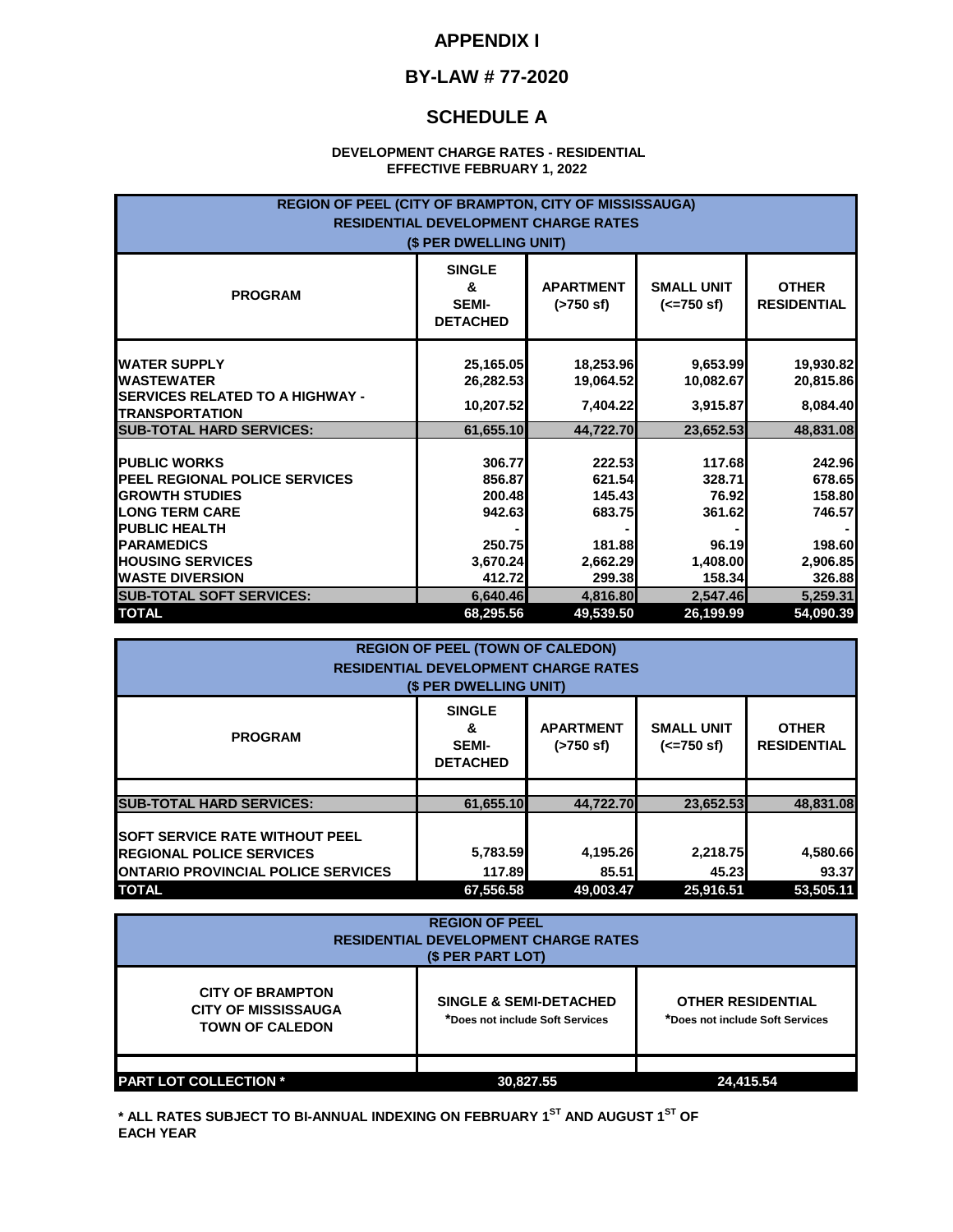## **APPENDIX I**

# **BY-LAW # 77-2020**

# **SCHEDULE B(1)**

#### **DEVELOPMENT CHARGE RATES - INDUSTRIAL EFFECTIVE FEBRUARY 1, 2022**

| <b>REGION OF PEEL (CITY OF BRAMPTON, CITY OF MISSISSAUGA)</b><br><b>DEVELOPMENT CHARGE RATES</b><br><b>INDUSTRIAL</b>                                                                                                                                           |                                                                           |  |  |
|-----------------------------------------------------------------------------------------------------------------------------------------------------------------------------------------------------------------------------------------------------------------|---------------------------------------------------------------------------|--|--|
| <b>PROGRAM</b>                                                                                                                                                                                                                                                  | <b>DEVELOPMENT CHARGE</b><br>(\$ per m <sup>2</sup> )                     |  |  |
| <b>IWATER SUPPLY</b><br><b>I</b> WASTEWATER<br><b>ISERVICES RELATED TO A HIGHWAY - TRANSPORTATION</b><br><b>PUBLIC WORKS</b><br><b>IPEEL REGIONAL POLICE SERVICES</b><br><b>GROWTH STUDIES</b><br><b>IPARAMEDICS</b><br><b>IWASTE DIVERSION</b><br><b>TOTAL</b> | 85.62<br>88.85<br>18.58<br>1.24<br>3.58<br>0.81<br>1.01<br>0.21<br>199.90 |  |  |

| <b>REGION OF PEEL (TOWN OF CALEDON)</b><br><b>DEVELOPMENT CHARGE RATES</b><br><b>INDUSTRIAL</b>                |                                              |  |
|----------------------------------------------------------------------------------------------------------------|----------------------------------------------|--|
| <b>PROGRAM</b>                                                                                                 | <b>DEVELOPMENT CHARGE</b><br>(\$ per $m^2$ ) |  |
| <b>RATE WITHOUT PEEL REGIONAL POLICE SERVICES</b><br><b>ONTARIO PROVINCIAL POLICE SERVICES</b><br><b>TOTAL</b> | 196.32<br>0.33<br>196.65                     |  |

**\* ALL RATES SUBJECT TO BI-ANNUAL INDEXING ON FEBRUARY 1ST AND AUGUST 1ST OF EACH YEAR**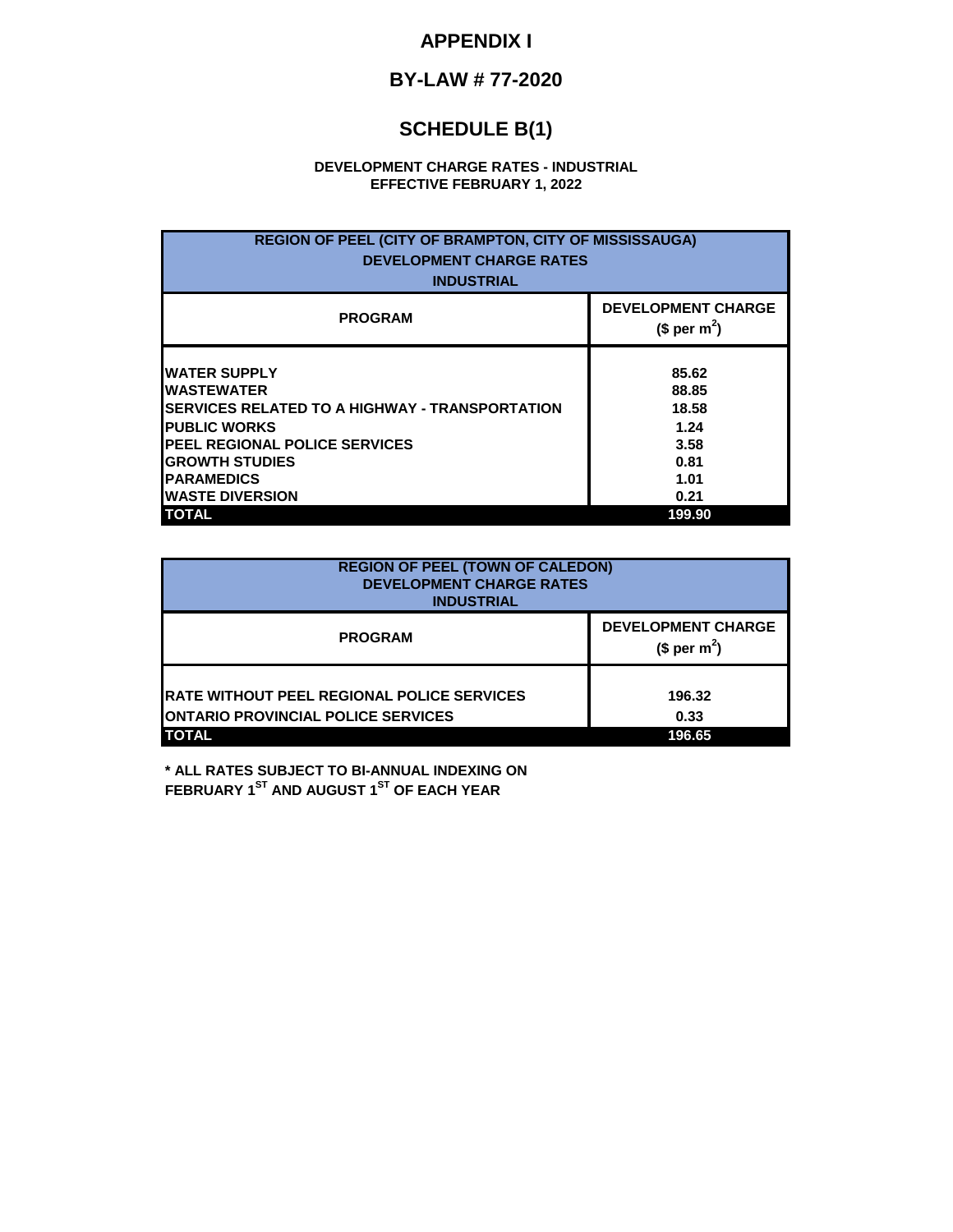### **APPENDIX I**

# **BY-LAW # 77-2020**

# **SCHEDULE B(2)**

#### **EFFECTIVE FEBRUARY 1, 2022 DEVELOPMENT CHARGE RATES - NON-RESIDENTIAL - NON-INDUSTRIAL**

| <b>REGION OF PEEL (CITY OF BRAMPTON, CITY OF MISSISSAUGA)</b><br><b>DEVELOPMENT CHARGE RATES</b><br><b>NON-RESIDENTIAL - NON-INDUSTRIAL</b>                                                                                                               |                                                                           |  |  |
|-----------------------------------------------------------------------------------------------------------------------------------------------------------------------------------------------------------------------------------------------------------|---------------------------------------------------------------------------|--|--|
| <b>PROGRAM</b>                                                                                                                                                                                                                                            | <b>DEVELOPMENT CHARGE (\$)</b><br>per $m^2$ )                             |  |  |
| <b>WATER SUPPLY</b><br><b>WASTEWATER</b><br><b>ISERVICES RELATED TO A HIGHWAY - TRANSPORTATION</b><br><b>PUBLIC WORKS</b><br><b>PEEL REGIONAL POLICE SERVICES</b><br><b>GROWTH STUDIES</b><br><b>PARAMEDICS</b><br><b>WASTE DIVERSION</b><br><b>TOTAL</b> | 85.62<br>88.85<br>77.10<br>1.24<br>3.58<br>0.81<br>1.01<br>0.21<br>258.42 |  |  |

| <b>REGION OF PEEL (TOWN OF CALEDON)</b><br><b>DEVELOPMENT CHARGE RATES</b><br><b>NON-RESIDENTIAL - NON-INDUSTRIAL</b> |                                             |  |
|-----------------------------------------------------------------------------------------------------------------------|---------------------------------------------|--|
| <b>PROGRAM</b>                                                                                                        | <b>DEVELOPMENT CHARGE (\$</b><br>per $m2$ ) |  |
| <b>IRATE WITHOUT PEEL REGIONAL POLICE SERVICES</b><br><b>IONTARIO PROVINCIAL POLICE SERVICES</b><br><b>TOTAL</b>      | 254.84<br>0.33<br>255.17                    |  |

**\* ALL RATES SUBJECT TO BI-ANNUAL INDEXING ON FEBRUARY 1ST AND AUGUST 1ST OF EACH YEAR**